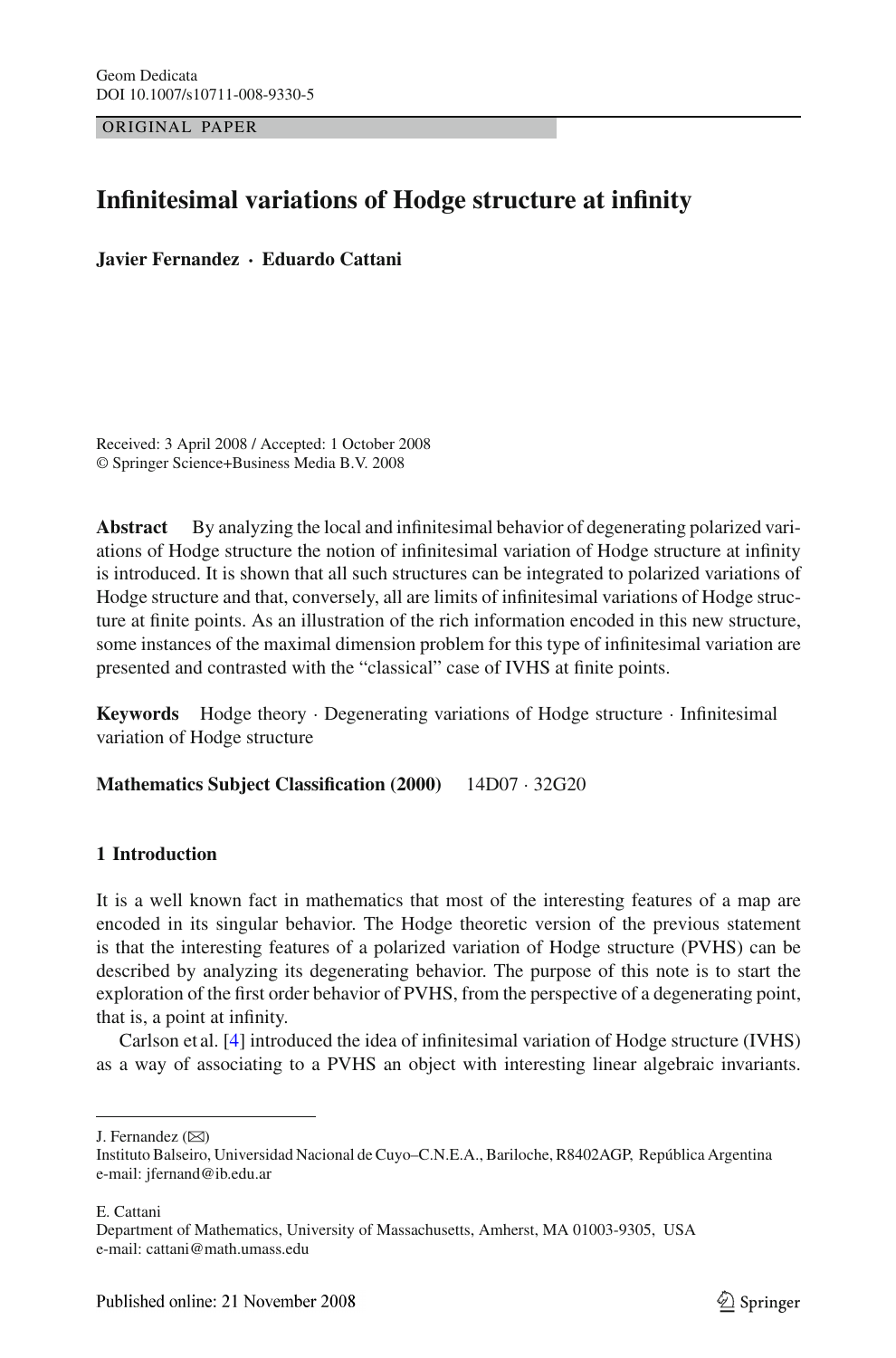Basically, if we represent locally a PVHS as an integral manifold of Griffiths' exterior differential system as in  $[4]$  $[4]$  or  $[11]$ , then an IVHS is an integral element of the differential system.

Since IVHS are useful in the analysis of PVHS, we introduce a similar notion associated to degenerating PVHS. Infinitesimal variations of Hodge structure at infinity (IVI) are introduced in Definition [1.](#page-5-0) This idea is already implicit in the construction of compactifications in  $[3]$  as well as in  $[10]$ .

Using the local description of PVHS near infinity  $[6,7,12]$  $[6,7,12]$  $[6,7,12]$  $[6,7,12]$  we are able to prove in Theorem [3](#page-6-0) that every IVI integrates to a PVHS and that every IVI is a limit of IVHS at infinity.

We claim that IVIs encode more refined information of a PVHS than an IVHS does for finite points. In order to illustrate this statement we look into the maximal dimension problem for IVIs, and contrast this case with the results known for IVHS.

Given the weight and Hodge numbers of a PVHS, Carlson et al. [\[5](#page-12-5)] and Mayer [\[11\]](#page-13-0) find sharp upper bounds for the maximal dimension of an IVHS, which we call the CKTM bounds. Even though the CKTM bounds remain valid and sharp for IVIs if one considers all possible nilpotent orbits on a given period domain, considering only IVIs with underlying particular mixed Hodge structures or nilpotent cones leads to lower maximal dimensions, corresponding to the stronger control that the nilpotent orbit imposes on the possible IVIs.

Finally, we see that, in some cases, for a given nilpotent orbit, there are non-conjugate IVIs of maximal dimension, a phenomenon that doesn't occur for IVHS due to rigidity.

Section [2](#page-1-0) briefly reviews some results in asymptotic Hodge theory and infinitesimal variations of Hodge structure. Section [3](#page-4-0) introduces the notion of infinitesimal variation of Hodge structure at infinity and studies the integrability of such objects. Section [4](#page-6-1) explores some properties of the maximal dimension problem for IVIs.

## <span id="page-1-0"></span>**2 Preliminaries**

The study of the degenerating behavior of variations of Hodge structure is the result of the work of Griffiths, Deligne, Schmid, Cattani and Kaplan, among others. We refer to [\[7](#page-12-1)] for a description of the subject as well as references to the original papers.

We consider a finite dimensional R-vector space  $V_{\mathbb{R}}$  and its complexification  $V = \mathbb{C} \otimes V_{\mathbb{R}}$ with the induced conjugation  $v \mapsto \overline{v}$ . A *(real) Hodge structure* (HS) of weight *k* on  $V_{\mathbb{R}}$  is defined by a grading *H*∗,*k*−∗ of *V* subject to the conditions

$$
V = \bigoplus_{a} H^{a,k-a} \quad \text{and} \quad H^{a,k-a} = \overline{H^{k-a,a}} \quad \text{for all } a.
$$

The numbers  $h^{a,k-a}$  = dim  $H^{a,k-a}$  are called the *Hodge numbers* of the structure. The subspaces  $F^a = \bigoplus_{b \geq a} H^{b,k-b}$  form a decreasing filtration of *V*. Conversely, given such a filtration subject to  $\overline{V} = F^a \oplus \overline{F^{k-a+1}}$  for all *a*, the subspaces  $H^{a,k-a} = F^a \cap \overline{F^{k-a}}$  define a HS of weight  $k$  on  $V_{\mathbb{R}}$ .

A *polarized Hodge structure* (PHS) of weight  $k$  on  $V_{\mathbb{R}}$  is given by a HS of weight  $k$  on  $V_{\mathbb{R}}$ ,  $H^{*,k-*}$ , and a nondegenerate bilinear form *Q* on *V* defined over  $\mathbb{R}$ , such that:

- <span id="page-1-1"></span>(1)  $Q(u, v) = (-1)^k Q(v, u)$  for all  $u, v \in V$ ,
- <span id="page-1-2"></span>(2)  $Q(H^{a,k-a}, H^{b,k-b}) = 0$  if  $a + b ≠ k$  and
- (3) the Hermitian form  $Q(C_H \cdot, \cdot)$  is positive definite, where  $C_H v = i^{a-b} v$  for  $v \in H^{a,b}$ .

If *V* is the vector space underlying a PHS with form *Q*, we denote by  $G_{\mathbb{C}} = O(V, Q)$ the group of isometries and by  $G_{\mathbb{R}}$  the subgroup of  $G_{\mathbb{C}}$  preserving  $V_{\mathbb{R}}$ . The Lie algebras of  $G_{\mathbb{C}}$  and  $G_{\mathbb{R}}$  are denoted by  $\mathfrak{g}_{\mathbb{C}}$  and  $\mathfrak{g}_{\mathbb{R}}$ , respectively.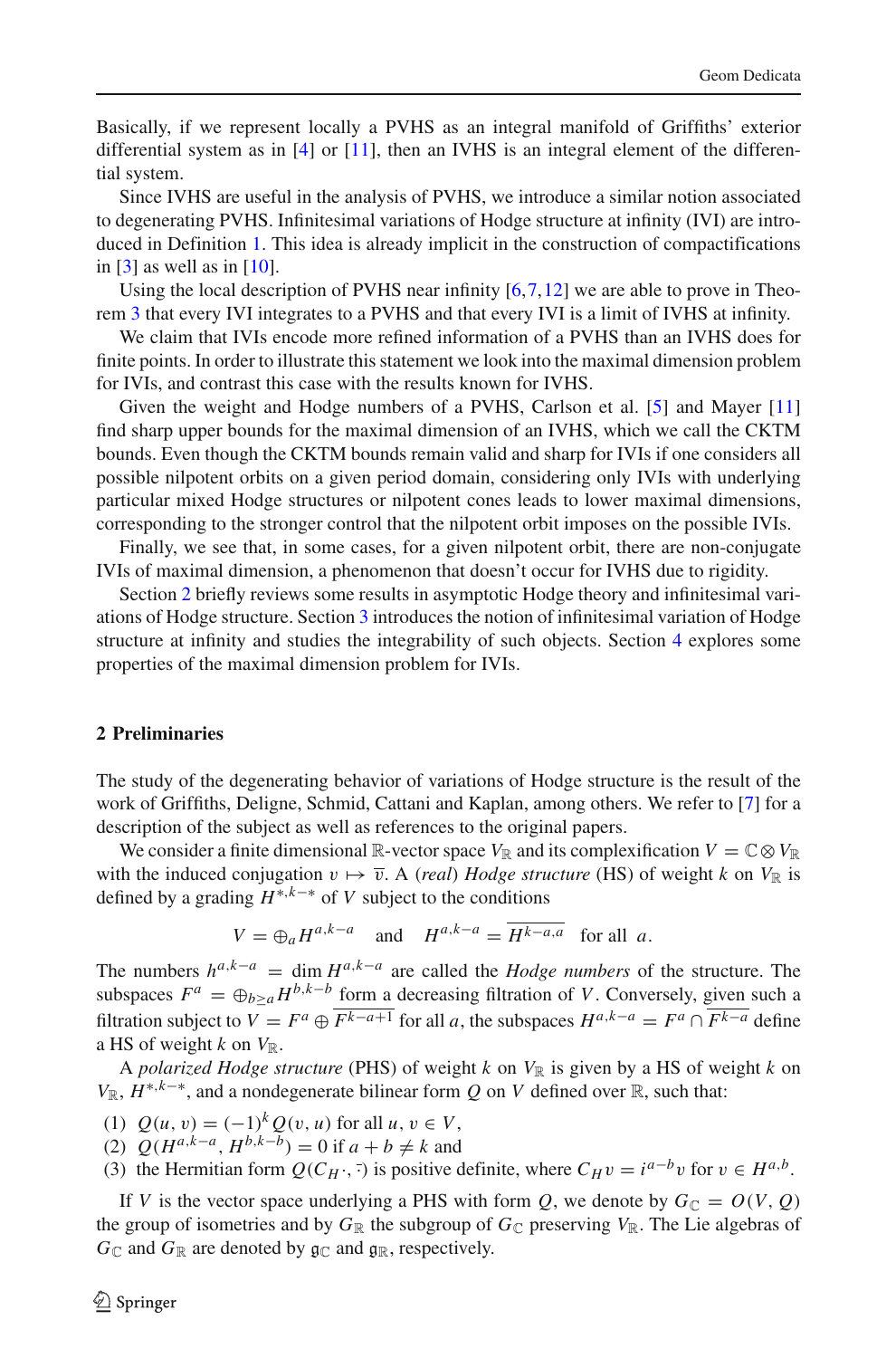All PHS of weight  $k$  and fixed Hodge numbers are parametrized by a space denoted by  $D$ (see [\[12,](#page-13-1) Sect. 3]). In order to describe  $D$  we consider the space of all flags of  $V$  of appropriate dimension that satisfy the orthogonality condition [\(2\)](#page-1-1). This is a subvariety of the corresponding flag manifold; it is called the *compact dual space* of  $D$  and is denoted by  $\check{D}$ .  $G_{\mathbb{C}}$  acts transitively on  $\check{\mathcal{D}}$ , so that  $\check{\mathcal{D}} \simeq G_{\mathbb{C}}/B$  where  $B \subset G_{\mathbb{C}}$  is a parabolic subgroup. The space  $\mathcal{D} \subset \mathcal{D}$  corresponds to all flags that satisfy, in addition to [\(2\)](#page-1-1), the positivity condition [\(3\)](#page-1-2).  $D$  is an open subspace and  $G_{\mathbb{R}}$  acts transitively on  $D$ .

A filtration  $F^* \in \check{\mathcal{D}}$  defines a filtration of  $\mathfrak{g}_{\mathbb{C}}$  by  $F^a \mathfrak{g}_{\mathbb{C}} = \{X \in \mathfrak{g}_{\mathbb{C}} : X(F^b) \subset F^{a+b}\}.$ When  $F^* \in \mathcal{D}$ , it also defines a Hodge structure of weight 0 on  $\mathfrak{g}_{\mathbb{R}}$  with the grading of  $\mathfrak{g}_{\mathbb{C}}$ given by

$$
\mathfrak{g}_{\mathbb{C}}^{s,-s} = \{ X \in \mathfrak{g}_{\mathbb{C}} : X(H^{a,k-a}) \subset H^{a+s,k-a-s} \},\tag{1}
$$

<span id="page-2-0"></span>where  $H^{*,k-*}$  is the grading associated to  $F^*$ .

A *mixed Hodge structure* (MHS) on  $V_{\mathbb{R}}$  consists of a pair of filtrations of *V*,  $(W_*, F^*)$ , *W*<sup>∗</sup> real and increasing,  $F^*$  decreasing, such that  $F^*$  induces a HS of weight *a* on  $\text{Gr}_{a}^{W^*}$  for each *a*.

Given any nilpotent  $N \in \mathfrak{gl}(V)$ , there is a filtration  $W(N)_*$  of V called its *weight filtration* (see [\[8](#page-12-6), p. 468]). This filtration is the unique increasing filtration that satisfies  $N(W_l) \subset W_{l-2}$ and  $N^l$  : Gr<sup>W<sub>\*</sub></sup> → Gr<sup>W<sub>\*</sub></sup> is an isomorphism.

A *polarized mixed Hodge structure* (PMHS) [\[7](#page-12-1), 1.16] of weight  $k$  on  $V_{\mathbb{R}}$  consists of a MHS ( $W_*$ ,  $F^*$ ) on  $V_{\mathbb{R}}$ , a nilpotent element  $N \in (F^{-1} \mathfrak{g}_\mathbb{C} \cap \mathfrak{g}_\mathbb{R})$  and a nondegenerate bilinear form *Q* such that

- $(1)$   $N^{k+1} = 0$ .
- (2)  $W_* = (W(N)[-k])_*$ , where  $W[-k]_i = W_{i-k}$ ,
- (3)  $Q(F^a, F^{k-a+1}) = 0$  and,
- (4) the HS of weight  $k + l$  induced by  $F^*$  on ker( $N^{l+1}$  :  $Gr_{k+l}^{W_*} \to Gr_{k-l-2}^{W_*}$ ) is polarized by  $Q(\cdot, N^l \cdot).$

A PVHS [\[7,](#page-12-1) Sect. 1] over a manifold *M* determines a holomorphic map  $\Phi : M \to \mathcal{D}/\Gamma$ , where  $\Gamma \subset G_{\mathbb{C}}$  is a discrete subgroup;  $\Phi$  is called the *period mapping*. The map  $\Phi$  is also locally liftable and horizontal. Horizontality in this context means that  $\text{Im } d\Phi$  is contained in the *G*<sub>C</sub>-homogeneous subbundle  $T_h\check{\mathcal{D}} \subset T\check{\mathcal{D}}$  with fiber, over  $F^* \in \check{\mathcal{D}}$ , given by  $F^{-1}$ g $\subset$ /*F*<sup>0</sup>g $\subset$  g $\subset$ /*F*<sup>0</sup>g $\subset$ ; *Th* $\check{D}$  is called the *horizontal bundle*. When  $F^* \in \mathcal{D}$ ,  $(T_h \check{D})_{F^*} =$  $\mathfrak{g}_{\mathbb{C}}^{-1,\overline{1}}$  as defined by [\(1\)](#page-2-0).

Our main interest is the asymptotic behavior of  $\Phi$  near the boundary of *M*, with respect to some compactification  $\overline{M}$  where  $\overline{M} - M$  is a divisor with normal crossings. Such compactifications exist if, for instance, *M* is quasiprojective. Locally at infinity we may as well replace *M* by some product of punctured discs and discs, so that

$$
\Phi : (\Delta^*)^r \times \Delta^m \to \mathcal{D}/\Gamma.
$$

Since the *r*th-power of the upper half plane,  $U^r$  is the universal cover of  $(\Delta^*)^r$ , we can lift  $\Phi$  to  $U^r \times \Delta^m$ . We still refer to this induced map by  $\Phi$ . We denote by  $z = (z_i)$ ,  $t = (t_i)$ and  $s = (s_j)$  the coordinates on  $U^r$ ,  $\Delta^m$  and  $({\Delta^*})^r$  respectively. By definition, we have  $s_i = e^{2\pi i z_j}$ .

A *nilpotent orbit* is a horizontal map

$$
\theta
$$
:  $\mathbb{C}^r \to \check{\mathcal{D}}, \ \theta(z) = \exp\left(\sum_{j=1}^r z_j N_j\right) \cdot F^*$ 

 $\mathcal{L}$  Springer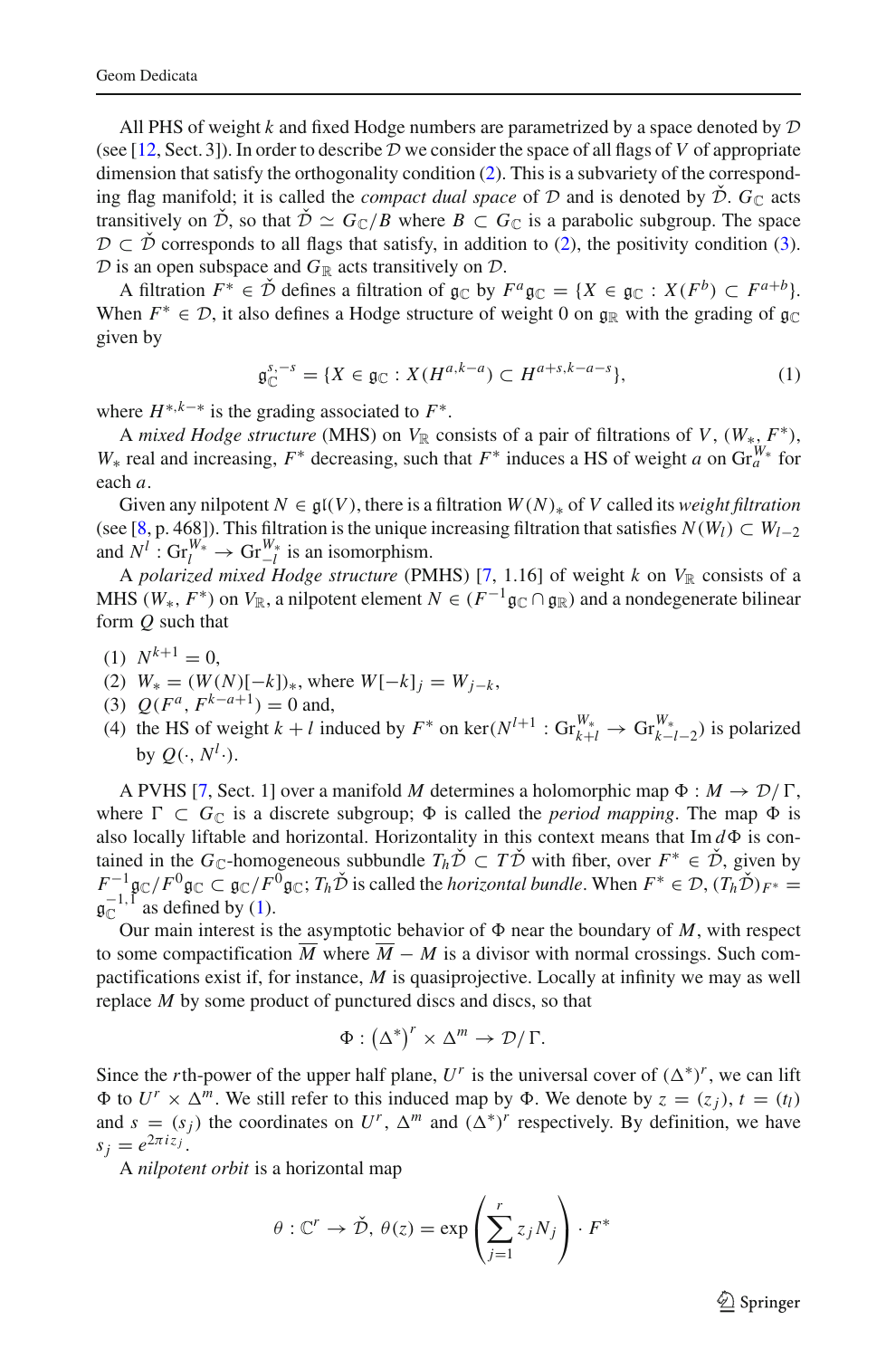where  $F^* \in \check{\mathcal{D}}, \{N_1,\ldots,N_r\} \subset (F^{-1}\mathfrak{g}_{\mathbb{C}} \cap \mathfrak{g}_{\mathbb{R}})$  is a commuting subset of nilpotent elements and there is  $\alpha \in \mathbb{R}$  such that  $\theta(z) \in \mathcal{D}$  for  $\text{Im}(z_i) > \alpha$ . We usually denote a nilpotent orbit by  $\{N_1, \ldots, N_r; F^*\}$  and the cone  $C(N_1, \ldots, N_r) = \{\sum \lambda_j N_j : \lambda_j \in \mathbb{R}_{>0}\}\)$  is called the *nilpotent cone* of the orbit. Even if nilpotent orbits are analytic objects by definition, they can be algebraically characterized as asserted by the following result ([\[7,](#page-12-1) Theorem 2.3]) that, in turn, puts together important results of several authors.

<span id="page-3-7"></span><span id="page-3-0"></span>**Theorem 1** *If*  $\{N_1, \ldots, N_r; F^*\}$  *is a nilpotent orbit, then* 

- <span id="page-3-1"></span>(1)  $N_j^{k+1} = 0$  where k is the weight of the PHS in  $\mathcal{D}$ .
- (2) *Every*  $N \in C(N_1, \ldots, N_r)$  *defines the same weight filtration*  $W_*^C$ .<br>  $(2)$   $(W_{-}^C, L)$   $W_{-}^R$ . **DAUC**
- <span id="page-3-2"></span>(3)  $((W^C[-k])_*, F^*)$  *is a PMHS, polarized by every*  $N \in C(N_1, ..., N_r)$ .

*Conversely, if*  $F^* \in \check{D}$ *, and*  $\{N_1, \ldots, N_r\}$  *are commuting nilpotent elements of*  $F^{-1}$  g<sub>C</sub> ∩ g<sub>R</sub> *that satisfy the conditions [1,](#page-3-0) [2](#page-3-1) and [3](#page-3-2) for some*  $N \in C(N_1, \ldots, N_r)$ *, then*  $\{N_1, \ldots, N_r : F^*\}$ *is a nilpotent orbit.*

By Schmid's nilpotent orbit theorem [\[12](#page-13-1), 4.12], there is a nilpotent orbit  $\{N_1, \ldots, N_r; F^*\}$ associated to any degenerating PVHS  $\Phi$ ; in this case,  $N_j$  is the logarithm of the unipotent part of the monodromy.

In order to make the relationship between period mappings and their nilpotent orbits more precise, recall that there is a canonical bigrading  ${I^{*,*}}$  associated with any MHS ( $W_*, F^*$ ). It is uniquely characterized by the property  $I^{p,q} \equiv \overline{I^{q,p}} \mod (\bigoplus_{a < p,b < q} I^{a,b})$  (see [\[8](#page-12-6), 2.13]). This bigrading induces, in turn, a bigrading  $I^{*,*}$ g $\subset$  of  $(W_*$ g $\subset$ ,  $F^*$ g $\subset$ ).

<span id="page-3-5"></span>Set

$$
\mathfrak{p}_a = \bigoplus_q I^{a,q} \mathfrak{g}_{\mathbb{C}} \quad \text{and} \quad \mathfrak{g}_{-} = \bigoplus_{a \le -1} \mathfrak{p}_a. \tag{2}
$$

It is immediate that if  $(W_*, F^*)$  is a MHS,  $(T_h \check{\mathcal{D}})_{F^*} = F^{-1} \mathfrak{g}_{\mathbb{C}} / F^0 \mathfrak{g}_{\mathbb{C}} \simeq \mathfrak{p}_{-1}$ . Also,  $\mathfrak{g}_{\mathbb{C}} =$ g− ⊕  $Stab_{G_\mathbb{C}}(F^*)$ , so that  $(g_-, X \mapsto \exp(X) \cdot F^*)$  provides a local model for the  $G_\mathbb{C}$ -homogeneous space  $\check{\mathcal{D}}$  near  $F^*$ . We recall from [\[7](#page-12-1), Sect. 2] that we can represent a degenerating  $PVHS$   $\Phi$  by

$$
\Phi(z, t) = \exp\left(\sum_{j=1}^{r} z_j N_j\right) \cdot \exp(\Gamma(\exp(2\pi i z), t)) \cdot F^*
$$
\n(3)

<span id="page-3-6"></span>where  $(N_1, \ldots, N_r; F^*)$  is the nilpotent orbit and  $\Gamma : \Delta^r \times \Delta^m \to \mathfrak{g}_-$  is holomorphic. It is possible to rewrite

$$
\Phi(z, t) = \exp(X(z, t)) \cdot F^*
$$
\n(4)

<span id="page-3-4"></span><span id="page-3-3"></span>for a holomorphic *X* :  $U^r \times \Delta^m \rightarrow \mathfrak{g}_-$ . In particular,

$$
X_{-1}(z,t) = \sum_{j=1}^{r} z_j N_j + \Gamma_{-1}(\exp(2\pi i z), t),
$$
 (5)

where the  $-1$  subscript denotes the  $p_{-1}$  part of the corresponding application.

In terms of *X*, recalling the  $G_{\mathbb{C}}$ -homogeneity of  $T_h\check{\mathcal{D}}$ , the horizontality of  $\Phi$  is expressed by:

$$
\exp(-X) d \exp(X) \in \mathfrak{p}_{-1} \otimes T^*(U^r \times \Delta^m).
$$

 $\mathcal{L}$  Springer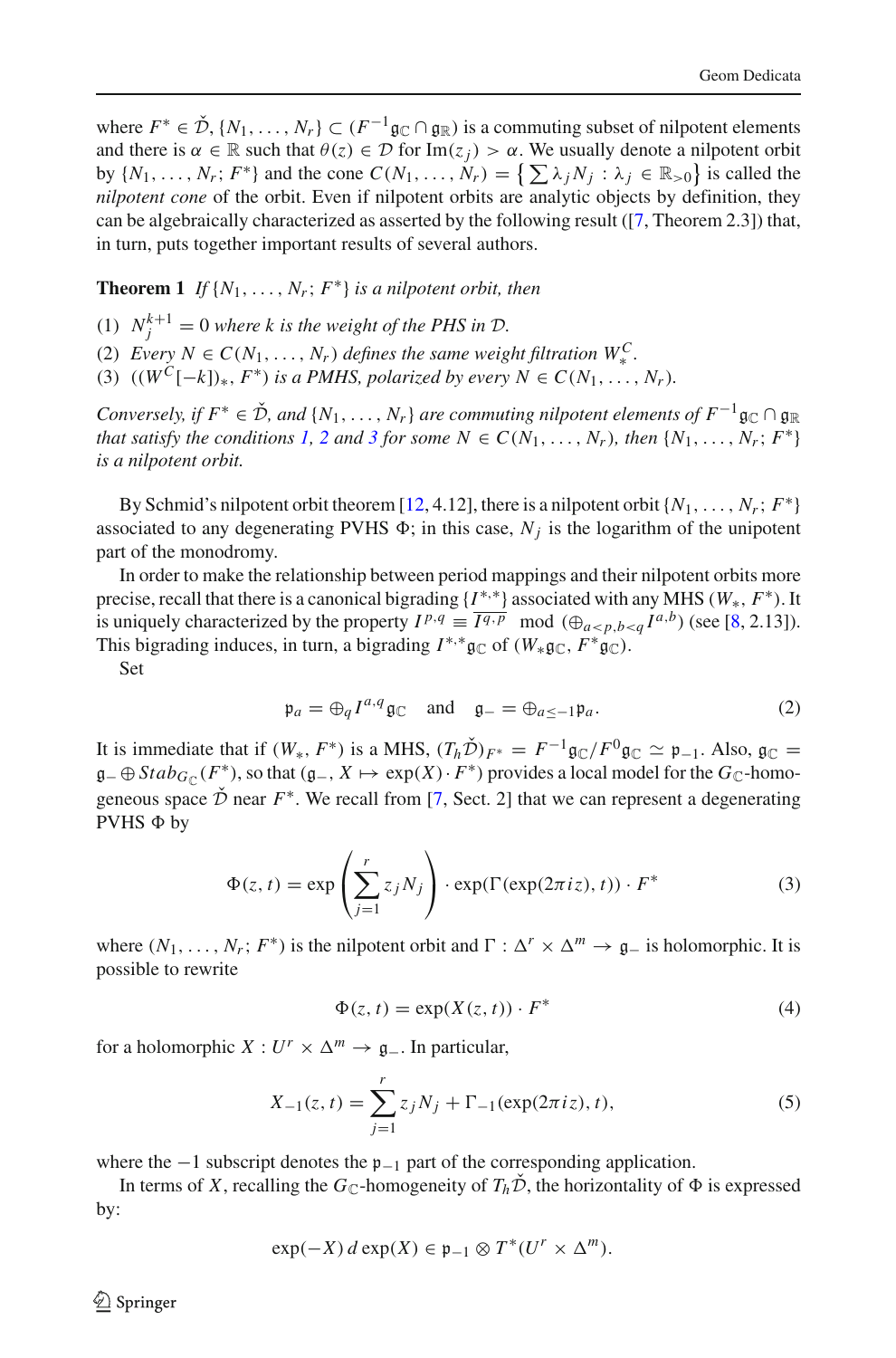In fact, since the p<sub>−1</sub>-part of  $exp(-X) d exp(X)$  is  $dX_{-1}$ , the horizontality condition can be written as

$$
\exp(-X) d \exp(X) = dX_{-1}.
$$
 (6)

<span id="page-4-3"></span><span id="page-4-1"></span>It follows from this last expression that

$$
dX_{-1} \wedge dX_{-1} = 0. \tag{7}
$$

The next result, which follows from [\[7,](#page-12-1) Theorem 2.8] and [\[6,](#page-12-4) Theorem 2.7], shows that the nilpotent orbit together with the  $p_{-1}$ -valued holomorphic function  $\Gamma_{-1}$  completely determines the local behavior of the variation:

<span id="page-4-4"></span>**Theorem 2** *Let*  $\{N_1, \ldots, N_r; F_0\}$  *be a nilpotent orbit and*  $R : \Delta^r \times \Delta^m \to \mathfrak{p}_{-1}$  *be a holomorphic map with R*(0, 0) = 0*. Define*  $X_{-1}(z, t) = \sum_{j=1}^{r} z_j N_j + R(s, t)$ ,  $s_j = e^{2\pi i z_j}$ , and *suppose that the differential equation* [\(7\)](#page-4-1) *holds. Then, there exists a unique period mapping*

$$
\Phi(s,t) = \exp\left(\frac{1}{2\pi i}\sum_{j=1}^r \log(s_j)N_j\right) \cdot \exp(\Gamma(s,t)) \cdot F_0,
$$

*defined in a neighborhood of the origin in*  $\Delta^{r+m}$  *such that*  $\Gamma_{-1} = R$ .

The importance of this last theorem is that the information contained in a degenerating PVHS is encoded in the data of a nilpotent orbit and a holomorphic map satisfying the integrability condition [\(7\)](#page-4-1).

Last, we turn to the first order content of a PVHS. The analysis of the differential of the period mapping at a point *F*<sup>∗</sup> ∈ D led to the following definition [\[4,](#page-12-0) Sect. 1.c]. An *infinitesimal variation of Hodge structure* (IVHS) at  $F^* \in \mathcal{D}$  consists of a pair  $(T, \delta)$ , where *T* is a finite dimensional vector space and  $\delta \in \text{hom}(T, (T_h \check{\mathcal{D}})_{F^*}) = \text{hom}(T, \mathfrak{g}_{\mathbb{C}}^{-1,1})$  such that Im( $\delta$ ) is an abelian subspace of  $\mathfrak{g}_{\mathbb{C}}^{-1,1} \subset \mathfrak{g}_{\mathbb{C}}$ . In other words:

$$
\delta: T \to \oplus_p \hom(H^{p,k-p}, H^{p-1,k-p+1}) \quad \text{is linear}
$$
 (8)

$$
\delta(\xi_1) \circ \delta(\xi_2) = \delta(\xi_2) \circ \delta(\xi_1) \quad \text{for all} \quad \xi_1, \xi_2 \in T \tag{9}
$$

$$
Q(\delta(\xi)\psi, \eta) + Q(\psi, \delta(\xi)\eta) = 0 \quad \text{for all} \quad \psi \in H^{p,k-p}, \ \eta \in H^{p-1,k-p+1}.
$$
 (10)

<span id="page-4-2"></span>The 1-forms that annihilate  $T_h\tilde{D}$  generate the differential ideal that is known as *Griffiths' exterior differential system*. It turns out that, because of [\(9\)](#page-4-2), all IVHS are integral elements of that system. It is also known [\[11,](#page-13-0) Proposition 3.15] that every integral element of Griffiths' system can be integrated to a germ of an integral manifold of the system which, in Hodge theoretic terms, says that all IVHS arise from (germs of) PVHS.

#### <span id="page-4-0"></span>**3 Infinitesimal variations at infinity**

By analogy with the "classical" study of the first order behavior of a PVHS at a point  $F^* \in \mathcal{D}$ via IVHS, we want to analyze the first order behavior of a degenerating PVHS at a point  $F^* \in \mathcal{D}$ , that is, at infinity.

Suppose that  $\Phi$  is a degenerating PVHS with nilpotent orbit  $\{N_1, \ldots, N_r; F^*\}$ . We will study how the tangent spaces to the image of  $\Phi$ —that is, the IVHSs associated to  $\Phi$ — behave as  $\Phi$  degenerates at  $F^*$ .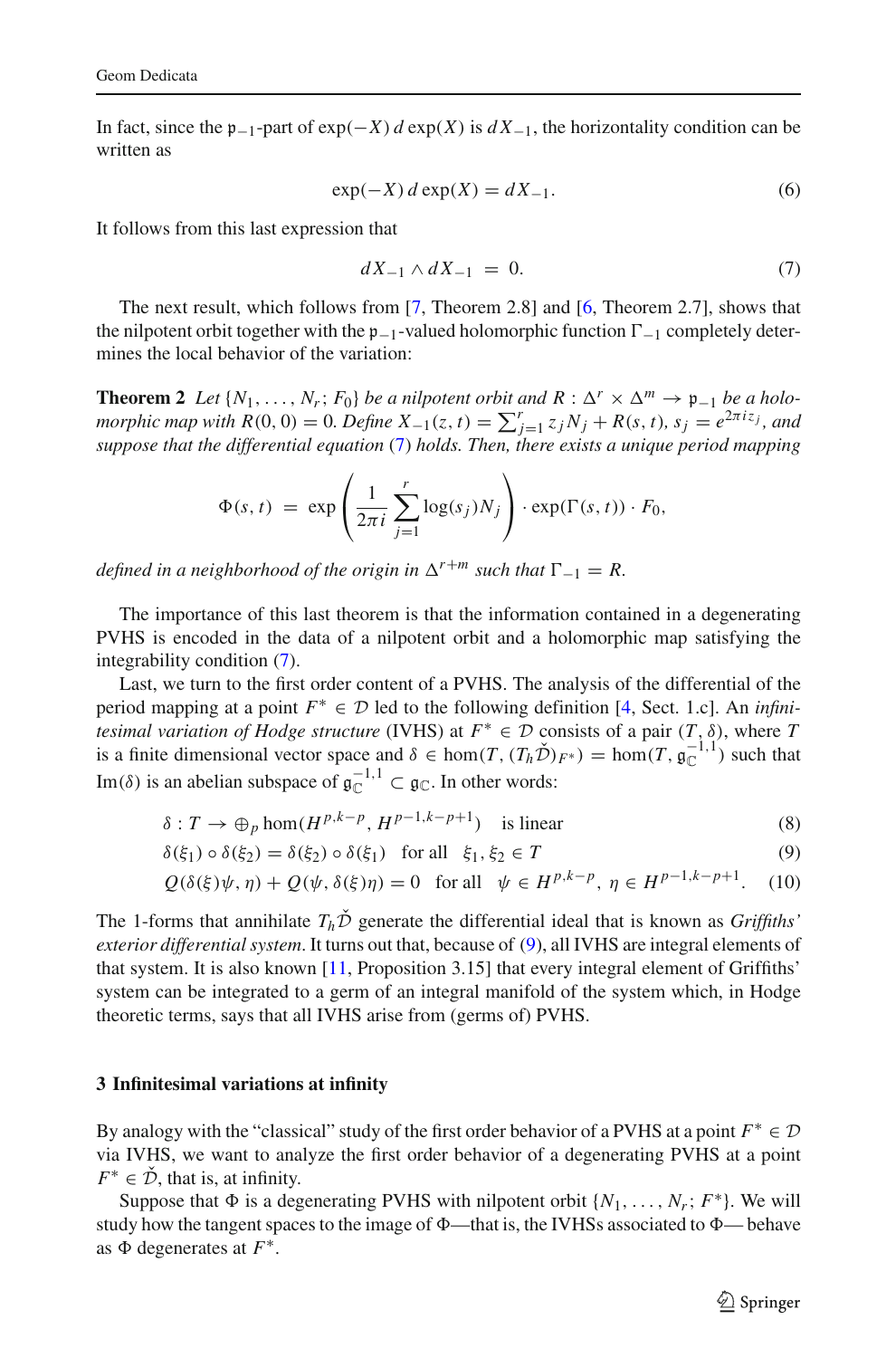We find the tangent spaces to the variation by computing  $d\Phi_{w_0}$  for  $w_0$  in a neighborhood *W* of infinity. Following the description given in [\[9,](#page-12-7) p. 17 and 18] we consider:

$$
d\Phi_{w_0}:(TW)_{w_0}\to (T_h\check{\mathcal{D}})_{\Phi(w_0)}\subset \oplus_a \text{hom}\left(\text{Gr}_a^{\Phi(w_0)},\text{Gr}_{a-1}^{\Phi(w_0)}\right).
$$

If  $\{I^{*,*}\}\$ is the bigrading associated to the limiting MHS of  $\Phi$  at  $F^* \in \tilde{\mathcal{D}}$ , the subspaces  $J^* = \Theta_d I^{*,q} \subset V$  form a grading of  $F^*$ . Using the  $G_{\mathbb{C}}$ -action on *V* and the form [\(4\)](#page-3-4) for  $\Phi$ , we define  $L^* = \exp(X(w_0))J^*$ , a grading of  $\Phi(w_0)$ . There are then isomorphisms  $hom(Gr_a^{\Phi(w_0)}, Gr_{a-1}^{\Phi(w_0)}) \simeq hom(L^a, L^{a-1}) \simeq hom(J^a, J^{a-1}),$  with the last isomorphism being conjugation by  $exp(X(w_0))$ . Putting together the different identifications we have

$$
d\Phi_{w_0}: (TW)_{w_0} \to \oplus_a \hom\left(J^a, J^{a-1}\right) \subset \mathfrak{g}_{\mathbb{C}}.
$$

We claim that under the last representation,  $d\Phi = dX_{-1}$ . To prove the claim, we have to show that  $d\Phi_{w_0} = \exp(X(w_0))dX_{-1}|_{w_0} \exp(-X(w_0)).$ 

Observe that if  $\pi_{J^a}$  denotes the projection from *V* onto the  $J^a$  factor and, analogously, for the *L*<sup>\*</sup> grading<sub>3</sub></sub> $\pi_{L^a} = e^{X(w_0)} \pi_{J^a} e^{-X(w_0)}$ .

Define  $\partial_j = \frac{\partial}{\partial w_j}|_{w_0}$ . In order to compute  $d\Phi_{w_0}(\partial_j)(\exp(X(w_0))v_0)$  for  $v_0 \in J^a$ , fol-lowing the computation described on pages 17 and 18 of [\[9](#page-12-7)], a curve through  $exp(X(w_0))v_0$ and contained in  $exp(X(w))J^a$  for w near  $w_0$  is needed. Such a curve can be constructed considering  $exp(X(w))v_0$ . All together:

$$
\exp(-X(w_0))d\Phi_{w_0}(\partial_j)\exp(X(w_0))v_0 = \exp(-X(w_0))\pi_{L^{a-1}}(\partial_j(\exp(X(w))v_0))
$$
  
=  $\pi_{J^{a-1}}(\exp(-X(w_0))(\partial_j(\exp(X(w))v_0)))$   
=  $\pi_{J^{a-1}}(\exp(-X(w_0))(\partial_j(\exp(X(w)))v_0)).$ 

By [\(6\)](#page-4-3), we have  $exp(-X(w_0))\partial_i(exp(X(w))) = \partial_i(X_{-1}) \in \mathfrak{p}_{-1}$ . So that

$$
\exp(-X(w_0))d\Phi_{w_0}(\partial_j)\exp(X(w_0))v_0 = dX_{-1}|_{w_0}v_0
$$

and the claim follows. Therefore, using [\(5\)](#page-3-3),

$$
\operatorname{Im} d\Phi_{(s,t)} = \operatorname{Im} dX_{-1}\big|_{(s,t)} = \operatorname{Span}_{\mathbb{C}}\left(N_j + \frac{\Gamma_{-1}}{\partial s_j}\bigg|_{(s,t)} 2\pi i s_j, \left.\frac{\partial \Gamma_{-1}}{\partial t_l}\right|_{(s,t)} \text{ for all } j,l\right).
$$

Since  $s = 0$  is an accumulation point of points where  $d\Phi$  has maximal rank, we can consider the limit of the corresponding tangent spaces which, by the holomorphicity of  $\Gamma_{-1}$ at  $(0, 0)$ , satisfy

$$
\lim_{s \to 0, t \to 0} \operatorname{Im} d\Phi_{(s,t)} = \operatorname{Span}_{\mathbb{C}} \left( N_j, \frac{\partial \Gamma_{-1}}{\partial t_l} \big|_{s=0, t=0} \text{ for all } j, l \right).
$$

<span id="page-5-1"></span>If we let

<span id="page-5-0"></span>
$$
\mathfrak{a}_{\infty}^{\Phi} = \text{Span}_{\mathbb{C}}\left(N_j, \frac{\partial \Gamma_{-1}}{\partial t_l} \big|_{s=0, t=0} \text{ for all } j, l\right),\tag{11}
$$

we have just seen that the IVHSs associated to  $\Phi$ —their images in the corresponding Grassmanian—have  $\mathfrak{a}_{\infty}^{\Phi}$  as a limit point. Since all those subspaces are abelian, we conclude that  $a_{\infty}^{\Phi}$  is also abelian.

Abstracting the features of  $\mathfrak{a}_{\infty}^{\Phi}$  we arrive to the following definition.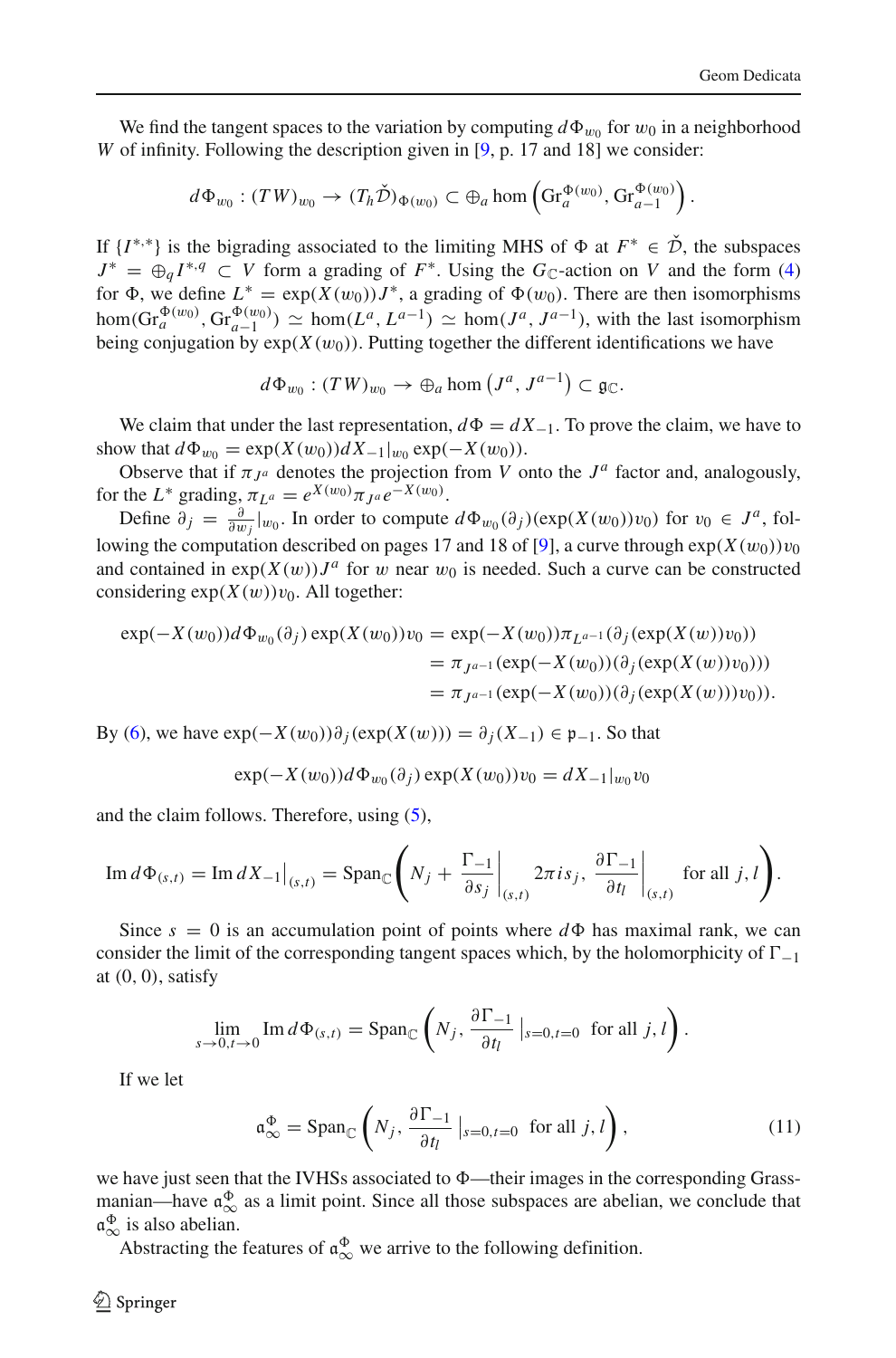**Definition 1** Given a period domain D, an *infinitesimal variation of Hodge structure at infinity* (IVI) is a pair ({ $N_1$ , ...,  $N_r$ ;  $F^*$ },  $\alpha$ ), where { $N_1$ , ...,  $N_r$ ;  $F^*$ } is a nilpotent orbit in  $\tilde{\mathcal{D}}$  and, for  $\mathfrak{p}_{-1}$  is defined by [\(2\)](#page-3-5),  $\mathfrak{a} \subset \mathfrak{p}_{-1}$  is an abelian subspace such that  $\text{Span}_{\mathfrak{C}} (N_1, \ldots, N_r) \subset \mathfrak{a}$ . The dimension of an IVI is the dimension of a.

<span id="page-6-0"></span>Our previous discussion can be extended now to the following result relating IVIs to degenerating PVHS.

**Theorem 3** *Let*  $\Phi: U^r \times \Delta^m \to \mathcal{D}$  *be a degenerating PVHS with nilpotent orbit*  ${N_1, \ldots, N_r; F^*}.$  Also, let  $\mathfrak{a}^{\Phi}_{\infty}$  be defined by [\(11\)](#page-5-1)*, where*  $\Gamma_{-1}$  *is the holomorphic function associated to*  $\Phi$  *by* [\(3\)](#page-3-6). Then,  $({N_1, \ldots, N_r; F^*}, \mathfrak{a}_{\infty}^{\Phi})$  *is an IVI. Moreover, every IVI is of this form.*

*Proof* The previous discussion shows that  $\mathfrak{a}_{\infty}^{\Phi}$  is an abelian subspace of  $\mathfrak{g}_{\mathbb{C}}$  that, by construction, is contained in p−<sup>1</sup> and contains the nilpotent cone of the nilpotent orbit  $\{N_1, \ldots, N_r; F^*\}$  associated with  $\Phi$ . Therefore,  $(\{N_1, \ldots, N_r; F^*\}, \mathfrak{a}_{\infty}^{\Phi})$  is an IVI.

Conversely, if  $({N_1, \ldots, N_r; F}, \mathfrak{a})$  is an IVI, let  ${B_1, \ldots, B_l}$  be a basis of a complement of  $Span_{\mathbb{C}}(N_1,\ldots,N_r)$  in a. Then define the map  $\Gamma_{-1} : \Delta^r \times \mathbb{C}^l \to \mathfrak{p}_{-1}$  by  $\Gamma_{-1}(s, t) = \sum_{j=1}^{l} t_j B_j.$ 

Define  $X_{-1}(z, t) = \sum_{j=1}^{r} z_j N_j + \Gamma_{-1}(s, t)$ , as in [\(5\)](#page-3-3). Then, since all the elements of a commute with each other, condition [\(7\)](#page-4-1) holds so that, by Theorem [2,](#page-4-4) *X*−<sup>1</sup> extends to a degenerating PVHS  $\Phi$  with the given nilpotent orbit. Since  $\frac{\partial \Gamma_{-1}}{\partial t_l} = B_l$ , it follows that the given IVI arises from  $\Phi$ .

*Remark 1* As part of the previous analysis we found that, under the corresponding identifications,  $d\Phi = dX_{-1}$ . In fact, under this interpretation, the integrability condition [\(7\)](#page-4-1) says that  $dX_{-1}$ , and then  $d\Phi$ , are Higgs fields.

The notion of IVI introduced above is richer than that of IVHS in that it encodes information about the nilpotent orbit as well as the holomorphic part of a degenerating PVHS. In the next section we will illustrate this statement with several examples.

#### <span id="page-6-1"></span>**4 Abelian subalgebras**

IVHS have appeared in connection with several geometric problems including Torelli theorems, the Noether–Lefshchetz theorems and the Yukawa coupling (in physics!). Another application has been the study of bounds on the dimension of variations of Hodge structure, as started by Carlson [\[1\]](#page-12-8). In this section we want to illustrate the notion of IVI by contrasting some examples and results with those available for IVHS.

<span id="page-6-2"></span>The problem of classifying IVHS is quite hard. Still, the following result holds ([\[5](#page-12-5), Theorem 1.6], [\[11](#page-13-0), Theorem 4.15]).

**Theorem 4** *If*  $F^* \in \mathcal{D}$  *and*  $\mathfrak{a} \subset \mathfrak{g}_{\mathbb{C}}^{-1,1} \subset \mathfrak{g}_{\mathbb{C}}$  *is an abelian subspace, then* dim  $\mathfrak{a} \leq q(k, h)$ , *where q is an explicit piecewise quadratic function of the weight k and the Hodge numbers h <sup>p</sup>*,*<sup>q</sup> . Furthermore, the bounds are sharp.*

In the same setting,Mayer generalized partial results of Carlson [\[1](#page-12-8)] to the effect that, except for some small dimensional cases, maximal dimensional Abelian subalgebras generate rigid variations [\[11](#page-13-0), Theorem 5.1].

<span id="page-6-3"></span>Our first observation is that IVIs satisfy the bounds of Theorem [4.](#page-6-2) Indeed, by Theorem [3,](#page-6-0) any IVI can be integrated to a PVHS of the same dimension. Moreover, we will show below that there are IVIs of the maximal dimension.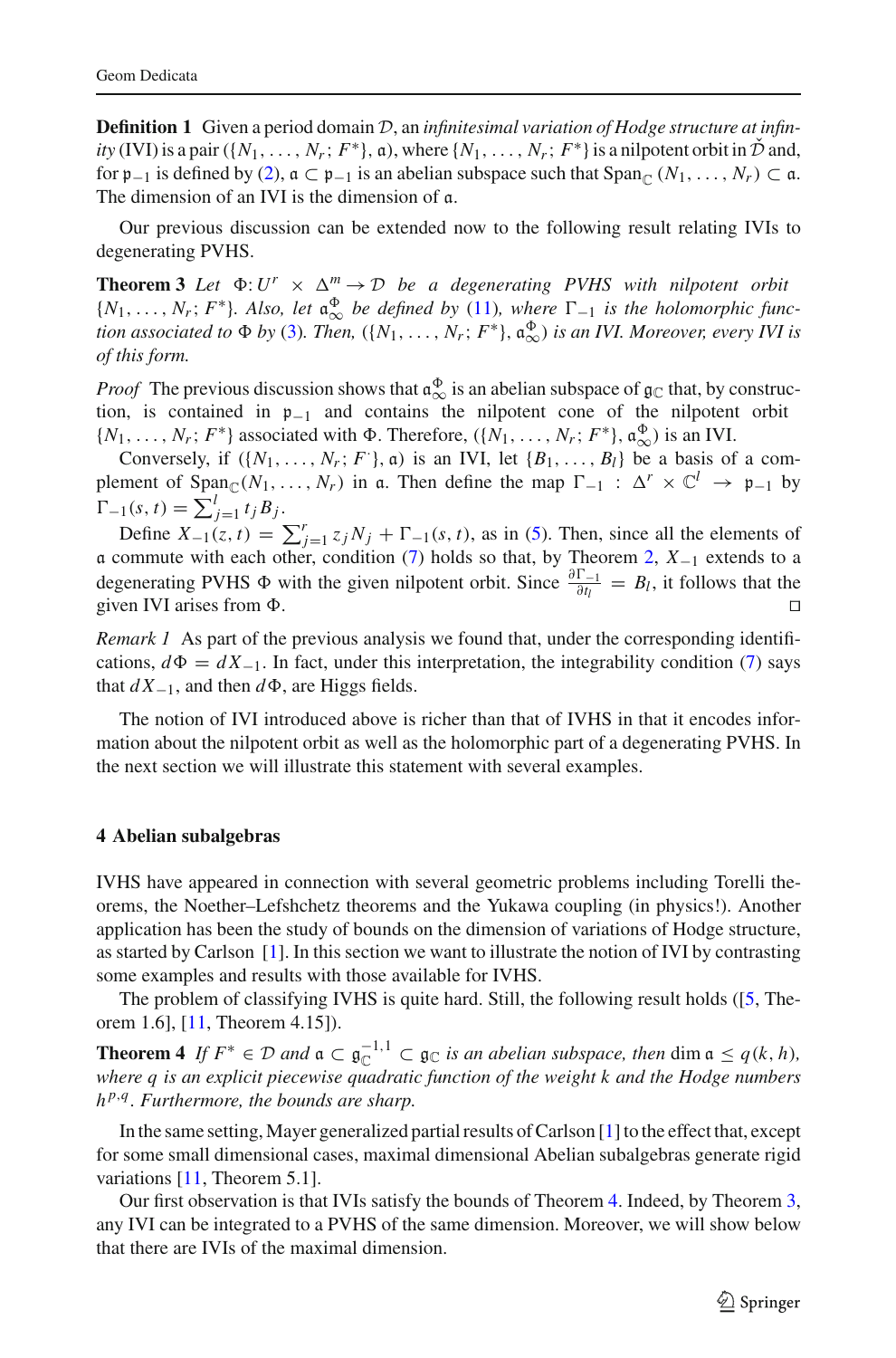**Proposition 1** *For weight*  $k = 2$  *and any Hodge numbers*  $h^{*,k-*}$ *, there are IVIs whose dimension is*  $q(k, h)$ *.* 

*Remark* 2 For simplicity, we are stating Proposition [1](#page-6-3) only for  $k = 2$ . The result can be proved for arbitrary weight using the same techniques, as it is described in Remark [5.](#page-9-0)

Before we start the proof of Proposition [1](#page-6-3) we will make explicit the bounds of Theo-rem [4](#page-6-2) [\[5](#page-12-5), Theorem 1.6], in the case  $k = 2$ .

If 
$$
h^{2,0} > 1
$$
:  $q(2, h) = \begin{cases} \frac{1}{2}h^{2,0}(h^{1,1} - 1) + 1, \text{ if } h^{1,1} \text{ is odd,} \\ \frac{1}{2}h^{2,0}h^{1,1}, \text{ if } h^{1,1} \text{ is even.} \end{cases}$   
If  $h^{2,0} = 1$ :  $q(2, h) = h^{1,1}$ .

The following technical results are needed to prove Proposition [1.](#page-6-3)

<span id="page-7-6"></span>**Lemma 1** *Let V be a vector space underlying a PHS of weight k with polarizing form Q and Hodge numbers h*<sup>∗,*k*−∗</sup>. Suppose that {*J*<sup>\*,\*</sup>} *is a bigrading of V and*  $i^{a,b} = \dim J^{a,b}$  *so that the following properties are satisfied*:

- <span id="page-7-3"></span><span id="page-7-2"></span><span id="page-7-1"></span>(1)  $J^{a,b} = \overline{J^{b,a}}$  for all a, b. (2)  $j^{a,b} = j^{k-b,k-a}$  for all a, b. (3)  $h^{p,k-p} = \sum_b j^{p,b}$  for all p. (4)  $j^{a+1,b+1} \leq j^{a,b}$  *for all a*, *b* with  $a + b \geq k$ .
- <span id="page-7-5"></span><span id="page-7-4"></span>(5)  $Q(J^{a,b}, J^{a',b'}) = 0$  *unless*  $a + a' = k$  *and*  $b + b' = k$ .

*Then, if*  $F^p = \bigoplus_{a > p,b} J^{a,b}$ *, and*  $W_l = \bigoplus_{a+b < l} J^{a,b}$ *, there exist*  $N \in \mathfrak{g}_\mathbb{R}$  such that  $(W[-k]_*, F^*, N)$  *is a PMHS.* 

*Proof* This is only a sketch: the details are an exercise in linear algebra. First notice that, by condition [1,](#page-7-1) (*W*∗, *F*∗) defines a MHS split over R. Then, conditions [1,](#page-7-1) [2,](#page-7-2) [3](#page-7-3) and [4](#page-7-4) imply the existence of  $N \in \mathfrak{gl}(V_{\mathbb{R}})$  such that  $W_* = W(N)_*$  and  $N$  is a (-1, -1) morphism of the MHS. Last, condition [5](#page-7-5) implies that *N* can be chosen in  $\mathfrak{g}_{\mathbb{R}}$  and so that  $(W[-k]_*, F^*, N)$  is a PMHS. a PMHS.  $\Box$ 

<span id="page-7-0"></span>**Lemma 2** *For any weight, k, and Hodge numbers,*  $h^{*,k-*}$ *, let*  $j^{a,b} \in \mathbb{Z}_{\geq 0}$  *be such that conditions* [2,](#page-7-2) [3](#page-7-3) and [4](#page-7-4) in Lemma [1](#page-7-6) hold. Then there are bigradings  $\{J^{*,*}\}\$  of V with  $j^{a,b} = \dim J^{a,b}$ *such that the rest of the conditions of Lemma [1](#page-7-6) hold.*

*Remark 3* Combining Lemmas [1](#page-7-6) and [2](#page-7-0) we see that it suffices to set dimensions satisfying adequate compatibility conditions to ensure the existence of PMHS with bigrading of dimensions given by the given data.

Notice that by the symmetry conditions, it is sufficient to set compatible values of  $j^{a,b}$ for  $a + b \ge k$  and  $a \ge b$ . In what follows, we will usually set the values of some  $j^{a,b}$ , with the others determined either by symmetry or, otherwise, are 0.

*Proof of Proposition [1](#page-6-3)* We start with the case  $h^{2,0} > 1$ .

Suppose  $h^{1,1}$  is odd. There are two possibilities to consider:

•  $2h^{2,0} > h^{1,1} - 1$  $2h^{2,0} > h^{1,1} - 1$  $2h^{2,0} > h^{1,1} - 1$ . By Lemma 2, given dimensions  $j^{2,1} = \frac{1}{2}(h^{1,1} - 1)$ ,  $j^{2,0} = h^{2,0}$  $-\frac{1}{2}(h^{1,1}-1)$ ,  $j^{1,1}=1$  there are MHS {*J*<sup>\*,\*</sup>} with the right dimensions, polarized by some *N*. As an illustration of the ideas used in the proof of Lemma [2,](#page-7-0) we will construct the bigrading  $\{J^{*,*}\}\$ explicitly. *Q* has signature  $(2h^{2,0}, h^{1,1})$  so that we can split  $V = V_1 \oplus V_2 \oplus V_3$  with dim  $V_1 = 1$ , dim  $V_2 = 2(h^{1,1} - 1)$  and dim  $V_3 = 2h^{2,0} - h^{1,1} + 1$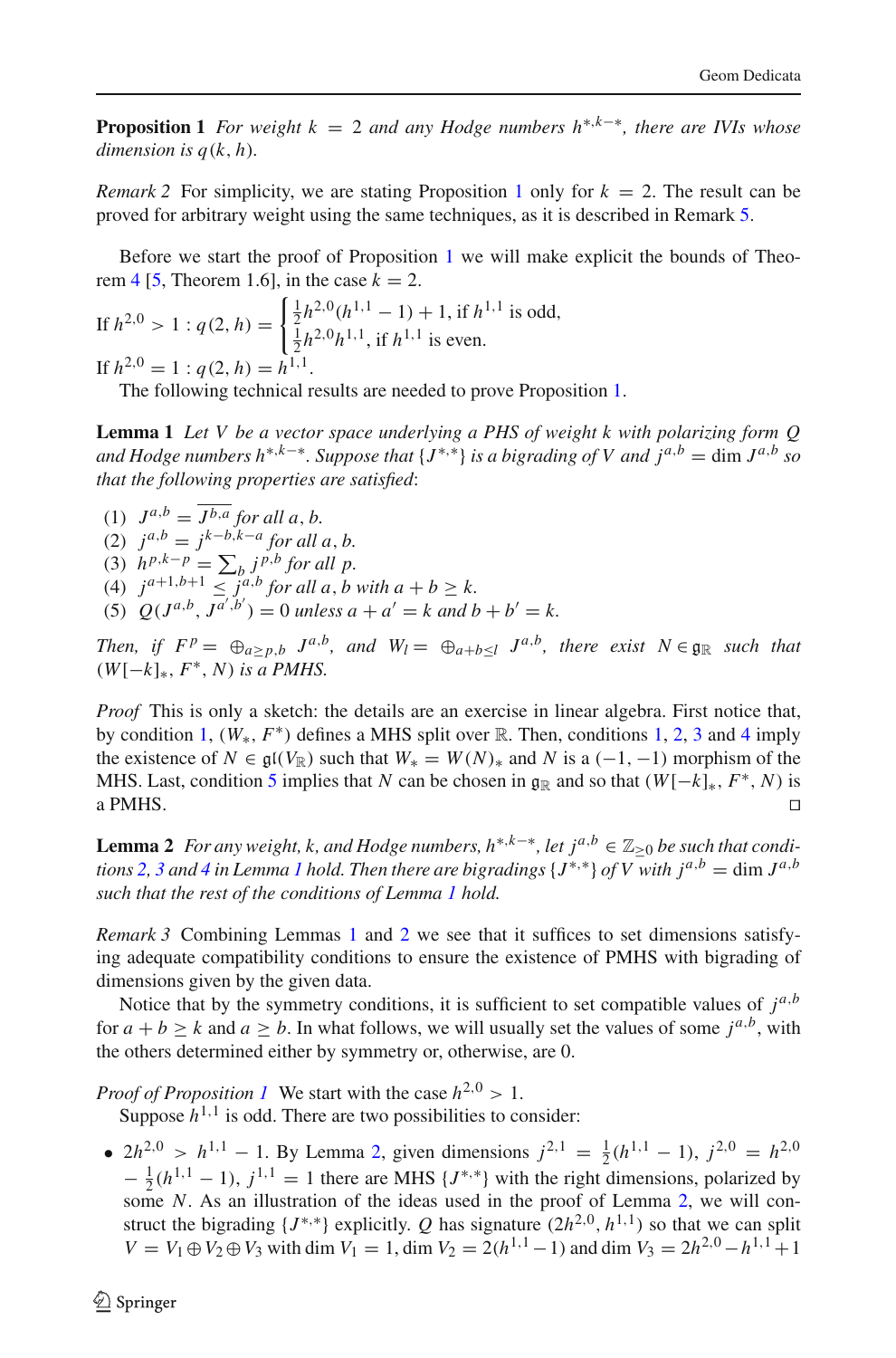and so that the signature of  $Q|_{V_i}$  is (0, 1),  $(h^{1,1} - 1, h^{1,1} - 1)$  and  $(2h^{2,0} - h^{1,1} + 1, 0)$ respectively. Split  $V_2 = I_1 \oplus I_2$  with  $I_j$  real and isotropic, dim  $I_j = h^{1,1} - 1$ . Notice that *Q* induces  $I_2 \simeq I_1^*$ . Write  $I_1 = K_1 \oplus K_1$ , and under the previous isomorphism  $I_2 = K_2 \oplus K_2$ where  $K_2 \simeq K_1^*$ . Finally,  $V_3 = W \oplus \overline{W}$  with *W* isotropic, dim  $W = h^{2,0} - \frac{1}{2}(h^{1,1} - 1)$ . Now define  $J^{1,1} = V_1$ ,  $J^{2,1} = K_1$ ,  $J^{1,2} = \overline{K_1}$ ,  $J^{1,0} = \overline{K_2}$ ,  $J^{0,1} = K_2$ ,  $J^{2,0} = W$ and  $J^{0,2} = \overline{W}$ . Then the bigrading  $\{J^{*,*}\}\$  satisfies the conditions of Lemma [1](#page-7-6) so that it induces a PMHS.

Any map  $\tilde{X} \in \text{hom}(J^{2,1}, J^{1,0})$  can be extended to a map  $X \in \mathfrak{p}_{-1}$  ( $\mathfrak{p}_*$  as defined by [\(2\)](#page-3-5)) such that  $X|_{J^{1,2}} \in \text{hom}(J^{1,2}, J^{0,1})$  $X|_{J^{1,2}} \in \text{hom}(J^{1,2}, J^{0,1})$  $X|_{J^{1,2}} \in \text{hom}(J^{1,2}, J^{0,1})$  is dual to  $\tilde{X}$ , using condition [5](#page-7-5) in Lemma 1, and *X* vanishes elsewhere. The same argument shows that any  $\tilde{\phi} \in \text{hom}(J^{2,0}, J^{1,1})$  and  $\tilde{\psi} \in \text{hom}(J^{2,0}, J^{1,0})$  extend to maps  $\phi, \psi \in \mathfrak{p}_{-1}$ . All of this may be schematized as follows:

<span id="page-8-0"></span>

Let  $a_1$  and  $a_2$  be respectively the spaces of all the maps *X* and  $\psi$  constructed as above. Clearly  $\mathfrak{a}_1$  and  $\mathfrak{a}_2$  are abelian. Moreover, any map  $\phi$  commutes with  $\mathfrak{a}_1 \oplus \mathfrak{a}_2$ . For a fixed  $\phi \neq 0$ , define the abelian subspace  $\alpha = \alpha_1 \oplus \alpha_2 \oplus \mathbb{C}{\lbrace \phi \rbrace} \subset \mathfrak{p}_{-1}$ . We have dim  $\alpha =$ dim  $a_1 + \dim a_2 + 1 = (j^{2,1})^2 + j^{2,0}j^{2,1} + 1 = h^{2,0}\left(\frac{h^{1,1}-1}{2}\right) + 1.$ 

Any  $N \in J^{-1,-1}$  g<sub>C</sub> automatically satisfies  $N \in \mathfrak{a}_1$ . For a given N which polarizes the MHS under consideration, by Theorem [1,](#page-3-7) there are nilpotent orbits  $\{N_1, \ldots, N_r; F^*\}$  such that *N* is in the relative interior of  $C(N_1, \ldots, N_r)$ . Since all  $N_j \in J^{-1,-1}$  g<sub>C</sub>,  $N_j \in \mathfrak{a}_1$ . Thus  $({N_1, \ldots, N_r; F^*}, \mathfrak{a})$  is an IVI.

Notice that in this case we can have a nilpotent cone of maximal dimension  $(j^{2,1})^2$ .

•  $2h^{2,0} \leq h^{1,1} - 1$ . Consider a PMHS whose bigrading satisfies  $j^{2,1} = h^{2,0}$ ,  $j^{1,1} =$ *h*<sup>1,1</sup> − 2*h*<sup>2,0</sup>. As in the previous case, any  $\tilde{X}$  ∈ hom( $J^{2,1}$ ,  $J^{1,0}$ ) and  $\tilde{\phi}$  ∈ hom( $J^{2,1}$ ,  $J^{1,1}$ ) extend to maps  $X, \phi \in \mathfrak{p}_{-1}$ . This is described by:



Since  $Q|_{J^{1,1}}$  is positive definite, we can choose a splitting  $J^{1,1} = L \oplus K \oplus \overline{K}$  where  $\dim L = 1$ , *K* is isotropic and *L* and *K* are orthogonal.

Let  $\alpha_1$  and  $\alpha_2$  be respectively the spaces of maps *X* and  $\tau$  generated by  $\tilde{X} \in \text{hom}(J^{2,1},$  $J^{1,0}$ ) and  $\tilde{\tau} \in \text{hom}(J^{2,1}, K)$ . Then  $\mathfrak{a}_1 \oplus \mathfrak{a}_2$  is abelian. Also, any fixed map  $\tilde{\psi} \in$ hom( $J^{2,1}, L$ ) induces a map  $\psi \in \mathfrak{p}_{-1}$  that commutes with  $\mathfrak{a}_1 \oplus \mathfrak{a}_2$ . Thus  $\mathfrak{a} = \mathfrak{a}_1 \oplus$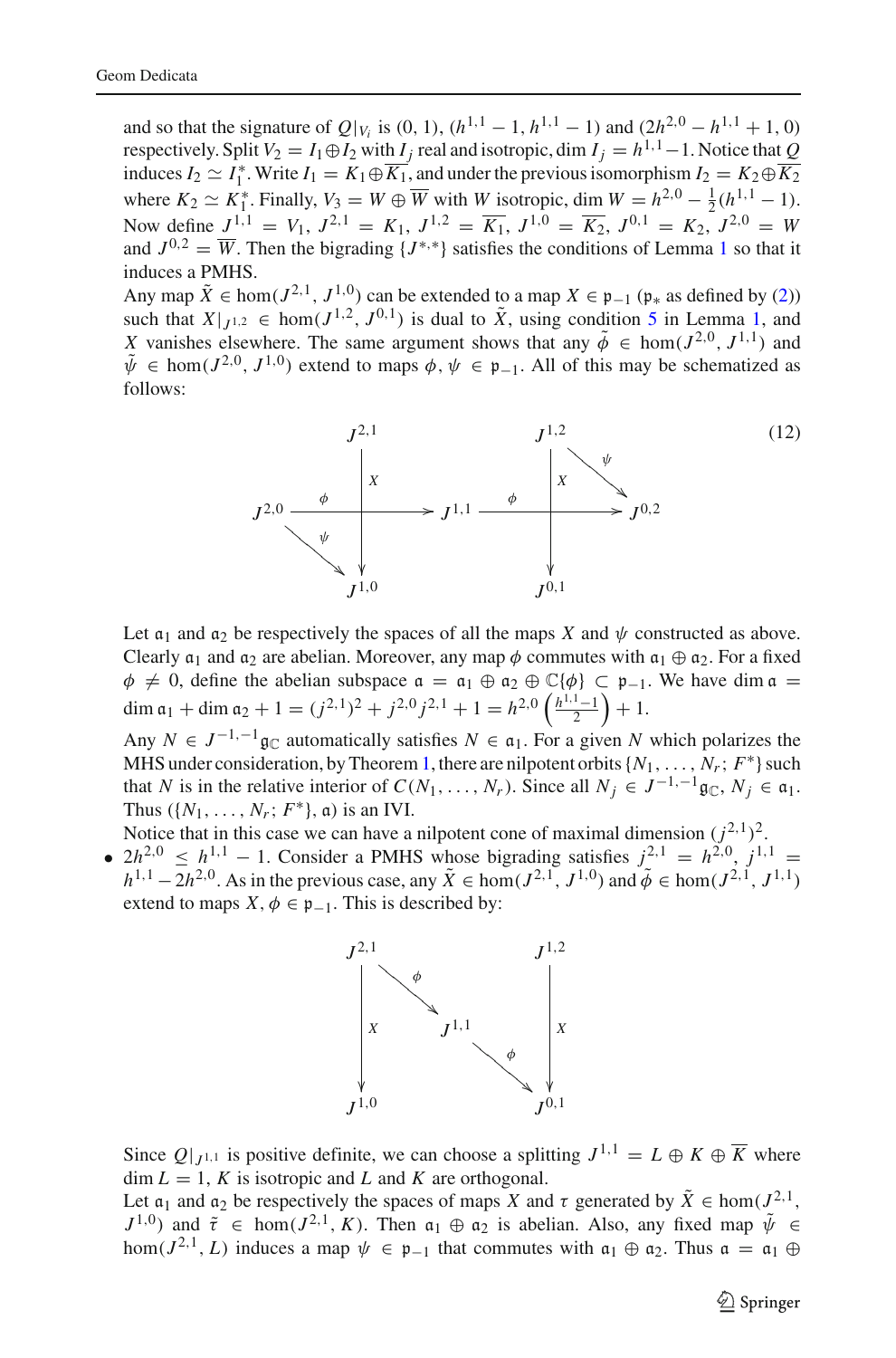$a_2 \oplus \mathbb{C} \{\psi\} \subset \mathfrak{p}_{-1}$  is an abelian subspace with dim  $\mathfrak{a} = \dim \mathfrak{a}_1 + \dim \mathfrak{a}_2 + 1 =$  $\frac{(j^{2,1})^2 + \frac{1}{2}j^{2,1}(j^{1,1} - 1) + 1}{(j^{2,1} - 1)(j^{1,1} - 1)}$ The construction of the IVI then concludes as in the previous case.

The case with  $h^{1,1}$  even is done along the same lines as  $h^{1,1}$  odd. Now suppose that  $h^{2,0} = 1$ . If  $h^{1,1} \ge 2$ , we consider a PMHS whose bigrading has  $j^{2,1} = 1$ ,  $j^{1,1} = h^{1,1} - 2$  and is polarized by *N*:



Then, there is a space of dimension  $h^{1,1} - 2$  of maps  $\phi$ , together with  $\mathbb{C}{N}$  and  $\mathbb{C}{\psi}$  for any fixed  $\psi \neq 0$ . They all commute, making an abelian space of dimension  $h^{1,1}$ , as required.

The cases when  $h^{2,0} = 1$  and  $h^{1,1} < 2$  are immediate but notice that there is no logarithmic rt (i.e.  $r = 0$ ) part (i.e.,  $r = 0$ ).

*Remark 4* In a few places during in the proof of Proposition [1](#page-6-3) we picked a map among many possible choices. For instance, in the case shown in diagram [\(12\)](#page-8-0), we chose a map  $\phi$ to enlarge the abelian subspace  $a_1 \oplus a_2$ . One may ask if it could be possible to enlarge the resulting abelian subspace even more by adding other such maps. On general grounds, the answer is no, since the dimension of the resulting abelian subspace would have to satisfy the CKTM bounds, and the examples constructed in the proof are of maximal dimension. More explicitly, in the case of diagram [\(12\)](#page-8-0), if  $\phi'$  is like  $\phi$  and commutes with  $\phi$ , it is easy to check that  $\phi' \in \mathbb{C}\{\phi\}$ , so that further enlargement is not possible.

<span id="page-9-0"></span>*Remark 5* The proof of Proposition [1](#page-6-3) in arbitrary weight follows along similar lines. Indeed, the proof of the sharpness of the bound in [\[5\]](#page-12-5) is made by showing, for each set of Hodge numbers, a specific IVHS of the maximal dimension. This IVHS is constructed out of four types of basic examples, combined appropriately by direct sums and tensor products. Hence, it suffices to show that each one of these basic types can be realized by a IVI. In the proof of Proposition [1,](#page-6-3) we introduced two of the four basic types needed. The other two are constructed similarly and analogous results for direct sums and tensor products complete the argument.

The maximal dimension of IVHS depends, by Theorem [4,](#page-6-2) on the weight *k* and the Hodge numbers of the structures. Proposition [1](#page-6-3) shows that by taking appropriate nilpotent orbits and abelian spaces, it is always possible to achieve the maximal dimension given by the CKTM bounds on a given period domain  $D$  with IVIs. The next example will show that, for a given period domain, the maximal dimension problem for IVIs with a given underlying MHS can be more stringent.

*Example 1* Here we describe all the classes of IVIs arising as degenerations of PVHS of weight  $k = 2$  and  $h^{2,0} = h^{1,1} = 3$ .

Table [1](#page-10-0) shows the different possible cones and the maximal dimension of the IVIs in each case.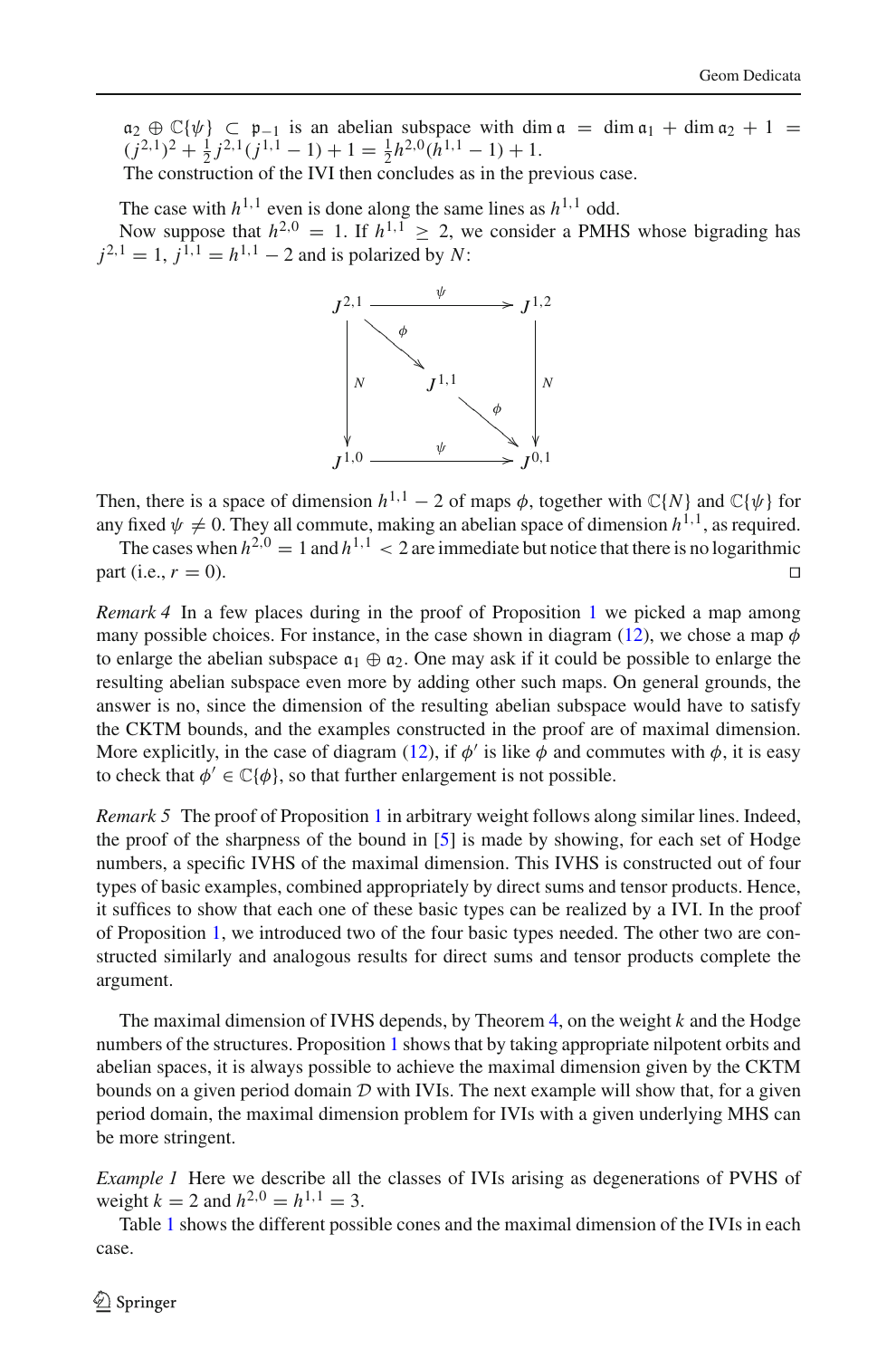<span id="page-10-0"></span>

| $i^{*,*}$                                       | Nilpotent cones               | Max dim of IVI |
|-------------------------------------------------|-------------------------------|----------------|
| $i^{2,0} = i^{1,1} = 3$                         | $\{0\}$                       | 4              |
| $i^{2,1} = i^{1,1} = 1$ and $i^{2,0} = 2$       | 1 cone of dimension 1         | 4              |
| $i^{2,2} = 1$ , $i^{2,0} = 2$ and $i^{1,1} = 3$ | Cones of dimension 1, 2 and 3 | In all cases 3 |
| $i^{2,2} = i^{1,1} = i^{2,1} = i^{2,0} = 1$     | Cones of dimension 1 and 2    | In all cases 3 |
| $i^{2,2} = 2$ , $i^{2,0} = 1$ and $i^{1,1} = 3$ | Cones of dimension 1, 2 and 3 | In all cases 3 |
| $i^{2,2} = i^{1,1} = 3$                         | Cones of dimension 1, 2 and 3 | In all cases 3 |

**Table 1** MHS, nilpotent cones and IVIs obtained when  $k = 2$  and  $h^{2,0} = h^{1,1} = 3$ 

*Remark 6* The first two rows of Table [1](#page-10-0) correspond to MHS where the maximal dimension of IVIs coincides with the CKTM bound. The remaining rows correspond to MHS where the maximal dimension of IVIs is smaller, for all nilpotent cones.

It is conceivable that the notion of IVI could be attached to that of MHS rather than to the nilpotent orbit as we do. The following example will show that for a given MHS, the maximal dimension of the IVIs still depends on the full nilpotent orbit.

*Example 2* Consider the MHS in weight  $k = 2$ , defined by  $i^{2,2} = i^{1,1} = 2d$ . As in the previous constructions, any  $\tilde{\phi} \in \text{hom}(J^{2,2}, J^{1,1})$  induces a map  $\phi \in \mathfrak{p}_{-1}$ . The condition for the commutativity of any two such morphisms becomes  $\tilde{\phi}_2^t \tilde{\phi}_1 = \tilde{\phi}_1^t \tilde{\phi}_2$ , where  $\tilde{\phi}^t$  is the dual map of  $\sqrt{2}$  $\phi$  under *Q*. Fix real bases of *V* where the bilinear form *Q* is given by  $\mathbf{I}$ I2*d* −I2*<sup>d</sup>*  $\mathbb{I}_{2d}$  $\sqrt{2}$ . With respect to such bases, the matrix of  $\tilde{\phi}^t$  is the transpose of the matrix of  $\tilde{\phi}$ . For  $1 \le a \le 2d$ , define  $\tilde{N}_a \in \text{hom}(J^{2,2}, J^{1,1})$  with respect to the same bases as above, by the matrices  $\tilde{N}_a = E_{a,a}$  whose only nonzero entry is a 1 in the  $(a, a)$ -position. Define also  $N_0 = \sum_{a=1}^{2d} N_a$ . Clearly  $N_0$  polarizes the MHS  $\{J^{*,*}\}\$ . Then,  $\{N_0; J^{*,*}\}\$  and  $\{N_1, \ldots, N_{2d}; J^{*,*}\}$  are nilpotent orbits whose associated MHS is  $\{J^{*,*}\}.$ 

Now, we want to find the maximal dimension of the IVIs for these nilpotent orbits.

- (1)  $\{N_1, \ldots, N_{2d}; J^{*,*}\}\)$ . In this case, the commutation with all the  $N_a$  forces the elements of the abelian subspace containing the cone to be given by diagonal matrices in  $\mathbb{C}^{2d \times 2d}$ . So, any maximal abelian subspace has, at most, dimension 2*d*. Since the space of diagonal matrices is abelian, contains the nilpotent cone and has dimension  $2d$ , the maximal dimension of IVIs with the given nilpotent orbit is 2*d*.
- (2)  $\{N_0; J^*, *\}$ . In this case, the abelian subspaces containing the nilpotent cone are simply those containing the identity matrix. This condition forces the matrices representing  $\ddot{\phi}$ to be symmetric. In particular, the subspace of all the matrices of the form

$$
\left(\begin{smallmatrix} a\mathbb{I} & +\,i\,B & B \\ B & a\mathbb{I} & -\,i\,B \end{smallmatrix}\right)
$$

for  $B \in \mathbb{C}^{d \times d}$  symmetric and  $a \in \mathbb{C}$ , is abelian, contains the identity matrix and has dimension  $\frac{1}{2}d(d+1)+1$ . So, the maximal dimension of IVIs having the given nilpotent orbit is, at least,  $\frac{1}{2}d(d+1) + 1$  $\frac{1}{2}d(d+1) + 1$  $\frac{1}{2}d(d+1) + 1$ . It will follow from Proposition 2 that this is, in fact, the maximal dimension.

Finally, since for  $d \geq 3$ ,  $\frac{1}{2}d(d+1) + 1 > 2d$ , we conclude that the maximal dimension depends on the nilpotent orbit and not just on the MHS.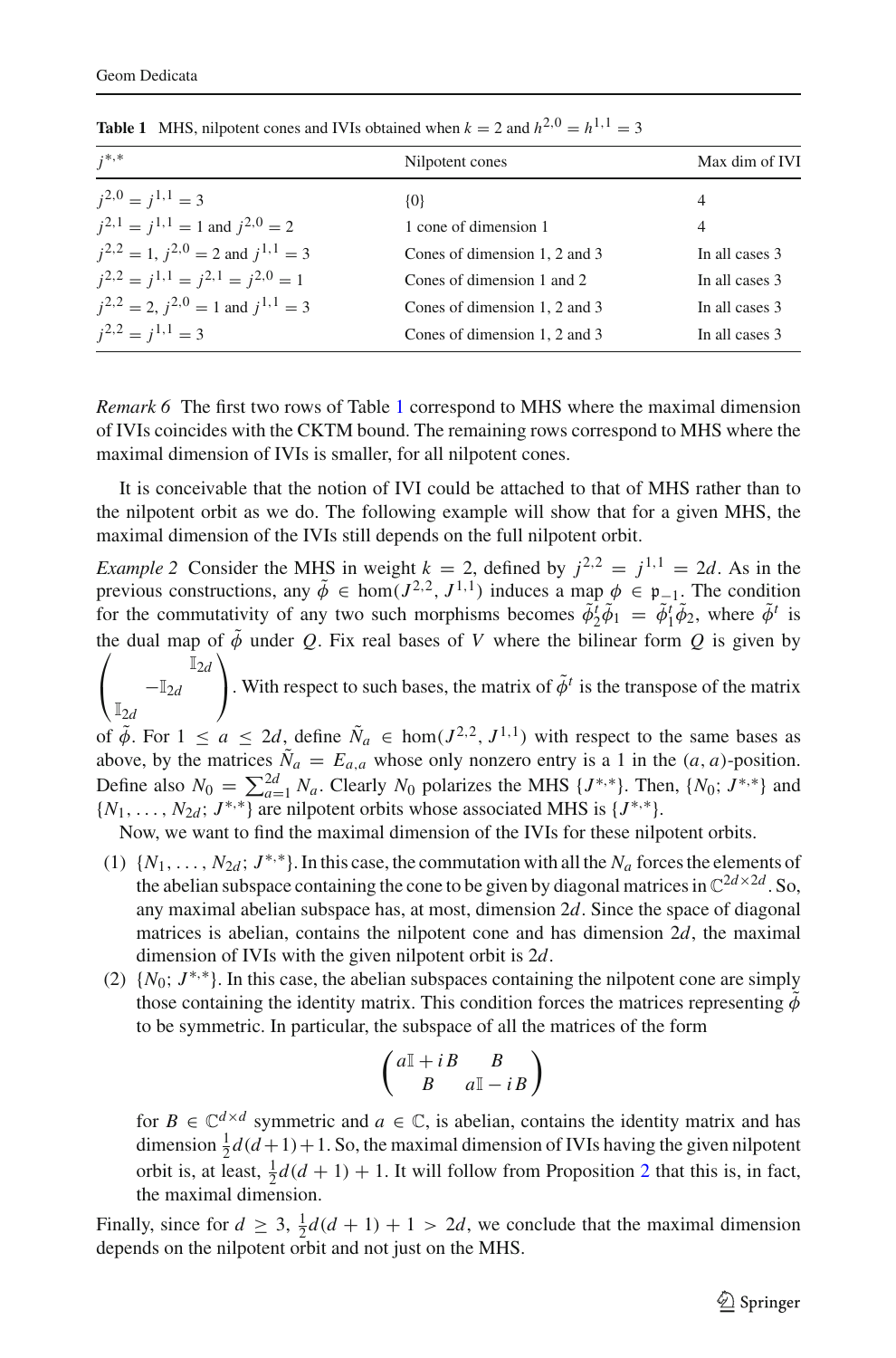*Remark 7* In order to study the maximal dimension of IVIs whose underlying MHS is fixed, it is enough to consider one dimensional variations, that is, nilpotent orbits with nilpotent cone generated by one element. This is so since if  $({N_1, \ldots, N_r; F^*}, \mathfrak{a})$  is an IVI and  $N = \sum_i N_i$ then  $\{N; F^*\}$  is a nilpotent orbit with the same underlying MHS, so that  $(\{N; F^*\}, \mathfrak{a})$  is an IVI of the same dimension with a one dimensional nilpotent cone.

The general problem of finding the maximal dimension of IVIs with a given nilpotent orbit is quite complex. Below, we concentrate on one particular case to see some of its features.

Consider the following MHS of weight *k* of Hodge-Tate type polarized by *N*0:

<span id="page-11-0"></span>

with dim  $J^{a,a} = n$  for  $0 \le a \le k$ . We will denote this structure by  $\{J, N_0\}$ .

First notice that any map  $\phi \in \mathfrak{p}_{-1}$  commuting with the polarizing  $N_0$  is completely determined by  $\tilde{\phi} = \phi|_{J^k,k}$ . Indeed, since for  $0 \le a \lt k$ ,  $N_0|_{J^{a+1,a+1}} : J^{a+1,a+1} \to J^{a,a}$ is an isomorphism, given  $v^a \in J^{a,a}$  (for  $0 \le a < k$ ) there exists  $v^k \in J^{k,k}$  such that  $v^a = N_0^{k-a}(\overline{v^k})$ . Therefore,  $\phi(v^a) = \phi(N_0^{k-a}(v^k)) = N_0^{k-a}(\phi(v^k))$ .

The problem can be phrased in terms of matrices. In order to do that, notice that  $J^{k,k}$  is a pure Hodge structure of weight 2*k* polarized by  $Q_k(\cdot, \cdot) = Q(\cdot, N_0^k(\cdot))$  which is symmetric nondegenerate and positive definite (on the real vector space underlying  $J^{k,k}$ ). Then, there is a  $Q_k$ -orthonormal basis  $B_k = \{v_1^k, \ldots, v_n^k\}$  of  $J^{k,k}$ . Using  $N_0$  we define  $B_a = \{v_1^a, \ldots, v_n^a\}$ , where  $v_j^a = N_0^{k-a}(v_j^k)$  for  $a = k-1, \ldots, 0$  and  $j = 1, \ldots, n$ . The set  $\mathcal{B} = \bigcup_{a=0}^k \mathcal{B}_j$  is a (real) basis of  $\oplus_a J^{a,a}$ . If  $[\tilde{\phi}]_{\mathcal{B}_k, \mathcal{B}_{k-1}}$  is the matrix of  $\tilde{\phi}$  with respect to the corresponding bases, the conditions  $\phi \in \mathfrak{g}_{\mathbb{C}}$  and commutativity with *N*<sub>0</sub> become that  $[\tilde{\phi}]_{\mathcal{B}_k, \mathcal{B}_{k-1}} \in \mathbb{C}^{n \times n}$ is symmetric, while commutativity of any two morphisms becomes commutativity of the respective matrices in the standard way.

In this case, the maximal dimension problem for any *k* and  $h^{a,k-a} = n$  for  $0 \le a \le k$ reduces to that of finding maximal dimensional abelian subalgebras of symmetric matrices in  $\mathfrak{gl}(n,\mathbb{C})$ .

A first simplification comes from writing  $g((n, \mathbb{C}) = s((n, \mathbb{C}) \oplus \mathbb{C})$  and restricting to the sl part. The bound over gl will be 1 unit higher and is realized, for example, by the direct sum of a subalgebra maximizing dimension in sl and the linear span of the identity matrix. Using the Cartan decomposition  $\mathfrak{s}(n,\mathbb{R}) = \mathfrak{k} \oplus \mathfrak{p}$  that can be interpreted as the decomposition of trace zero matrices as the sum of antisymmetric and symmetric matrices, we reduce the maximal dimension problem for symmetric matrices to that of finding the maximal dimensional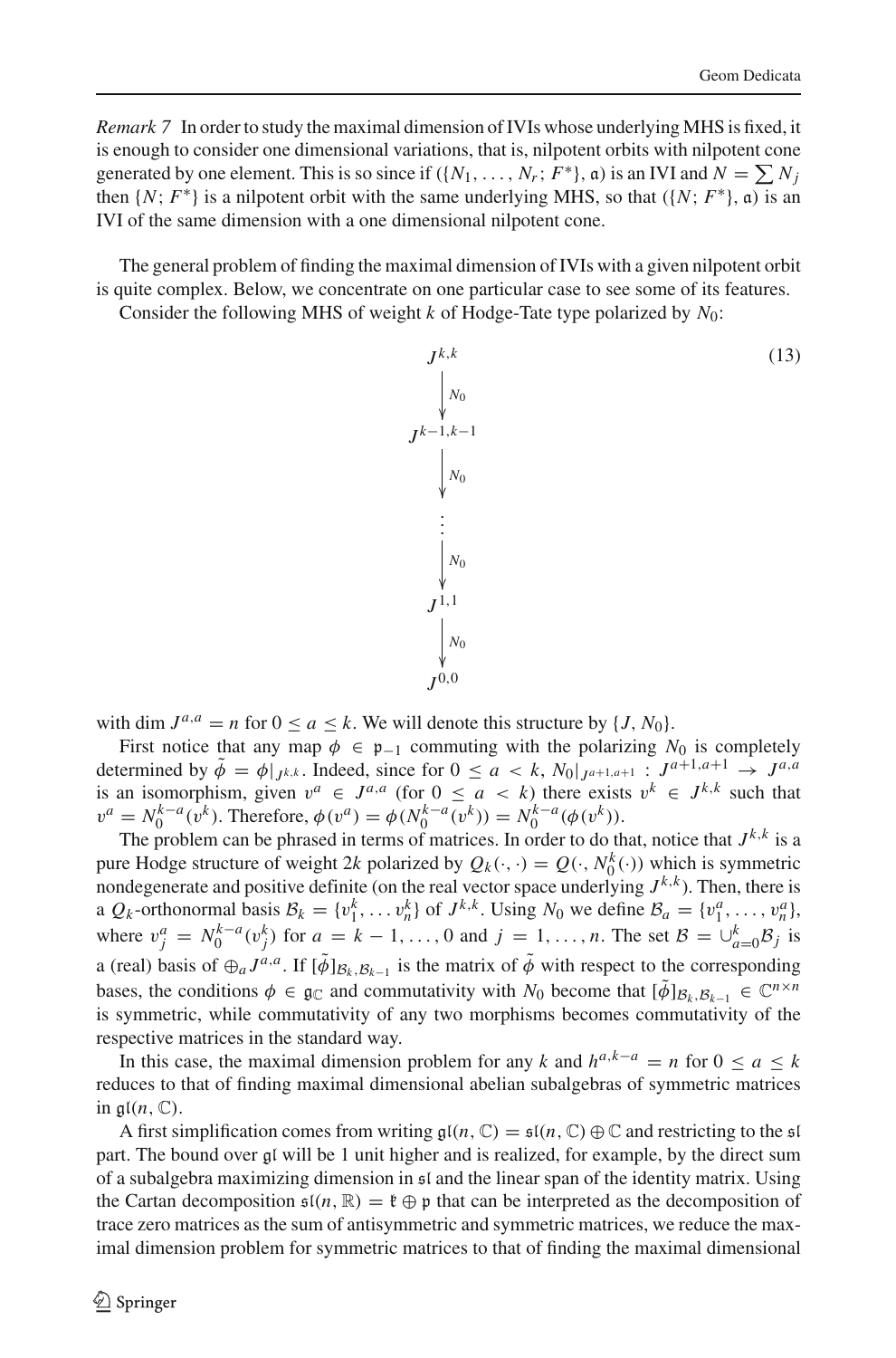abelian subalgebras of  $\mathfrak{sl}(n, \mathbb{C})$  contained in p. That maximal dimension has been obtained by Carlson and Toledo using root system techniques. They conclude in [\[2](#page-12-10), Sect. 6] that this maximal dimension (for subalgebras in p) is

$$
\begin{cases} \frac{1}{2}\alpha(\alpha+1)+\beta & \text{for } n=2\alpha+\beta>1 \text{ and } \beta=0,1.\\ 0 & \text{for } n=1. \end{cases}
$$

Furthermore, they show that for even *n* all maximal dimensional abelian subalgebras are conjugate while for odd *n*, there are two conjugacy classes. All together we have the following result.

<span id="page-12-9"></span>**Proposition 2** *Let*  $\{N_0; J\}$  *be the nilpotent orbit of weight k of* [\(13\)](#page-11-0)*, with* dim  $J^{p,p} = n$  *for*  $0 \leq p \leq k$ . Then, the maximal dimension of any IVI ({ $N_0$ ; J},  $\alpha$ ) *is* 

$$
\begin{cases} \frac{1}{2}\alpha(\alpha+1) + \beta + 1 & \text{for } n = 2\alpha + \beta > 1 \text{ and } \beta = 0, 1, \\ 1 & \text{for } n = 1. \end{cases}
$$

*Furthermore, up to conjugation, there is only one maximal dimension IVI for n even and two for n odd.*

*Remark 8* It is easy to show either using Lie algebra theory or as a nice elementary computation [\[6](#page-12-4), Theorem 5.5] that the maximal dimension of abelian subspaces of symmetric elements of  $g(n, \mathbb{R})$  is *n*. This result implies that the maximal dimension of the nilpotent cone for this MHS is *n*.

We close with a comment regarding future work. Carlson observed that the maximal dimensions given by Theorem [4](#page-6-2) seem to be much larger than the naturally occurring PVHS: for instance, hypersurface variations are maximal PVHS of smaller dimension [\[5](#page-12-5)]. A question remains as to what are the extra conditions that characterize the "more natural" PVHS [\[1\]](#page-12-8). It would be very interesting to see if the IVIs play a role in this respect since they provide a finer classification than the IVHS and so could be linked to specific degenerating behavior of the "more natural" PVHS.

### <span id="page-12-8"></span>**References**

- 1. Carlson, J.: Bounds on the dimension of variations of Hodge structure. Trans. Am. Math. Soc. **294**(1), 45– 64 (1986)
- <span id="page-12-10"></span>2. Carlson, J., Toledo, T.: Rigidity of harmonic maps of maximum rank. J. Geom. Anal. **3**(2), 99–140 (1993)
- <span id="page-12-2"></span>3. Carlson, J., Cattani, E., Kaplan, A.: Mixed Hodge structures and compactifications of Siegel's space (preliminary report), Journées de Géometrie Algébrique d'Angers, Juillet 1979/Algebraic Geometry, Angers, 1979, Sijthoff & Noordhoff, Alphen aan den Rijn, 1980, pp. 77–105
- <span id="page-12-0"></span>4. Carlson, J., Green, M., Griffiths, P., Harris, J.: Infinitesimal variations of Hodge structure. I. Compos. Math. **50**(2–3), 109–205 (1983)
- <span id="page-12-5"></span>5. Carlson, J., Donagi, R.: Hypersurface variations are maximal. I. Invent. Math. **89**(2), 371–374 (1987)
- <span id="page-12-4"></span>6. Cattani, E., Fernandez, J.: Asymptotic Hodge theory and quantum products. Advances in algebraic geometry motivated by physics, Lowell, MA, 2000. Contemporary Mathematics, vol. 276, pp. 115–136. Ame. Math. Soc., Providence, RI (2001). Also, arXiv:math.AG/0011137
- <span id="page-12-1"></span>7. Cattani, E., Kaplan, A.: Degenerating variations of Hodge structure. Astérisque, vol. 9(179–180), pp. 67–96, 1989. Actes du Colloque de Théorie de Hodge, Luminy, (1987)
- <span id="page-12-6"></span>8. Cattani, E., Kaplan, A., Schmid, W.: Degeneration of Hodge structures. Ann. Math. **123**(3), 457– 535 (1986)
- 9. Griffiths, P. (ed.): Topics in transcendental algebraic geometry. Annals of Mathematics Studies. Vol. 106, Princeton University Press, Princeton, NJ (1984)
- <span id="page-12-7"></span><span id="page-12-3"></span>10. Kato, K, Usui, S.: Logarithmic Hodge structures and classifying spaces. The arithmetic and geometry of algebraic cycles, Banff, AB, 1998. Amer. Math. Soc., pp. 115–130. Providence, RI, (2000)